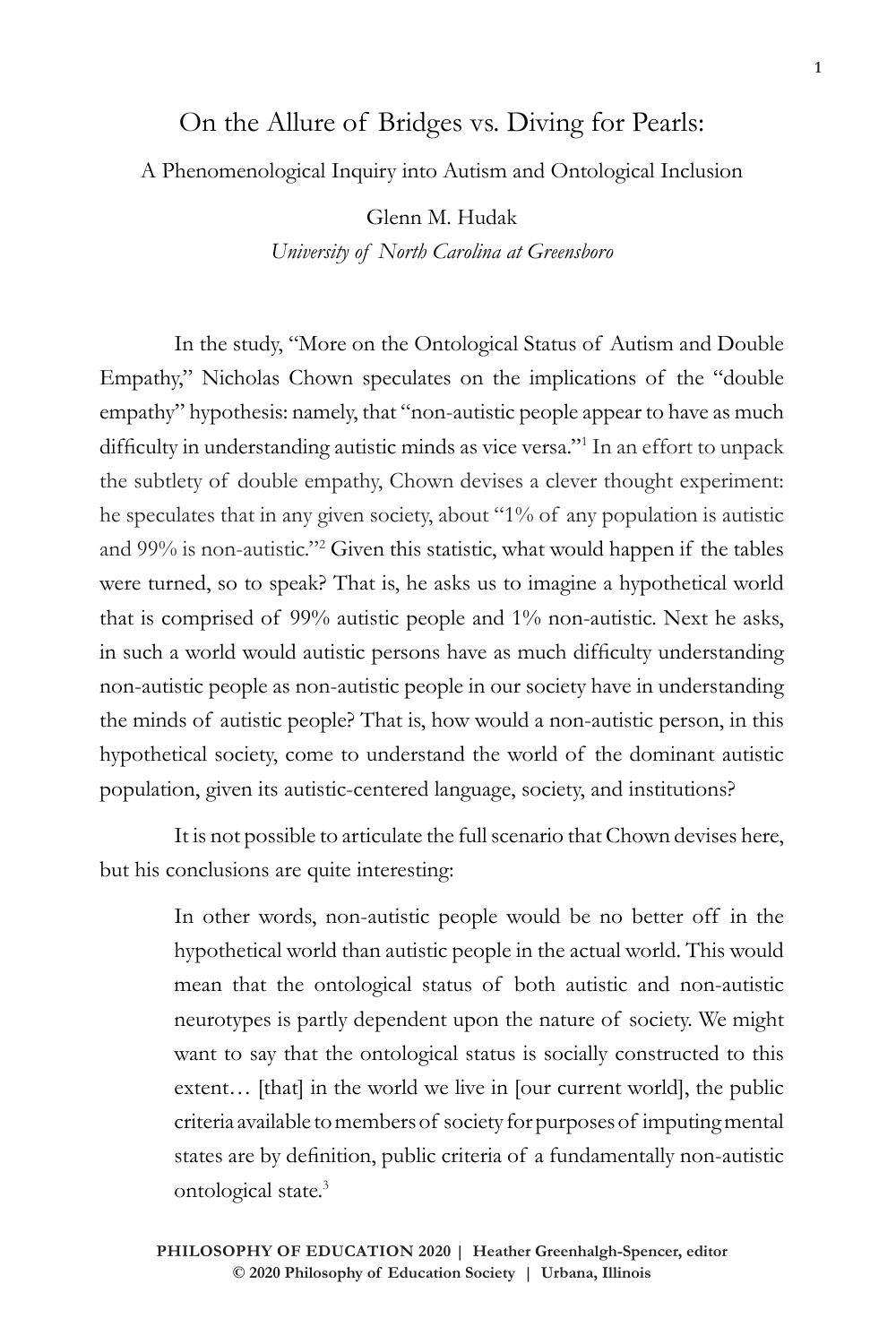The takeaway from Chown's study is that neither the autistic nor the non-autistic worldview has ontological priority over the other. Put another way, the dominance of the non-autistic worldview, the one in which we live in, has no ontological priority over the marginalized autistic worldview; rather, the status given to the non-autistic worldview is "dependent upon the nature of society" we live in. Hence difference in status is not ontological difference per se but societal, or political in terms of unequal representation within the public domain, difference in terms of interlocking practices, equipment, and skills used and relied upon in daily life. The rub however is that given all this, each worldview is the "same" with regards to their respective ontological status: each worldview carries equal weight, so to speak, as neither worldview has the last word on the "truth" of being, of existence. Neither worldview has a monopoly on defining the nature of reality, ontologically.

The problem for Chown is precisely that*, "There are no public criteria of an autistic ontological state to assist the non-autistic to understand the autistic.*"4 Consequently the implications for autistic people are that they cannot expect to find much sympathetic support or understanding within the predominately non-autistic society they live in, as perspectives reflecting an autistic ontology are largely absent from the public domain. Indeed, Chown emphasizes that despite this situation those autistic people who do survive in this "hostile world" are those who use "their intellectual prowess to hack out an understanding of other minds... as they have little choice in the matter."<sup>5</sup>

Significantly here is Chown's choice of words to describe autistic people's struggles within the dominant neurotypical-centric world as having "to hack out an understanding of other minds." Autistic writer (then 13 years old) Naoki Higashida in *The Reason I Jump* attempts to "hack out" an understanding of the neurotypical mind when he asks his readers to explore with him about the origins of autism: where does autism come from? He responds:

> I can't help but feel that some imbalance in this world first caused neuro-atypical people to be needed and then brought into being… [As such], I refuse to accept it when people view us as incomplete or partial beings*; I prefer to believe that people with autism are every bit as whole*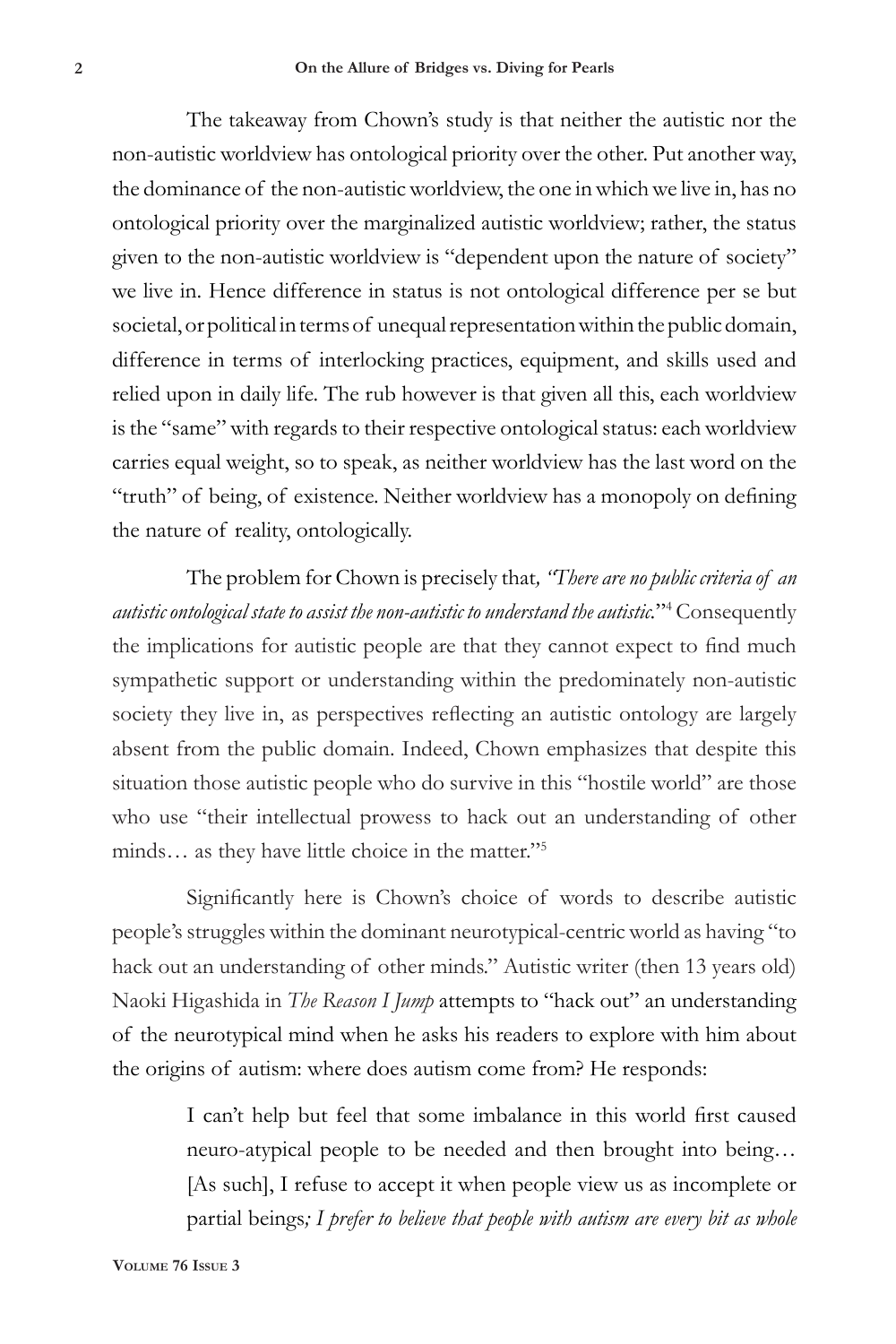*as everyone else.* We might be different from the majority in diverse ways, but why are those differences negative things.<sup>6</sup>

This quote from Higashida reinforces Chown's claims regarding the equal weight of autistic being-in-the-world with the neurotypical view as autistics are "every bit as whole as everyone else," and at the same time Higashida alerts the reader of his struggle to "hack out" an understanding as to why autistic differences are viewed as negative.

One aspect of Higashida's hacking out an understanding of the nonautistic mind is to address persistent myths regarding autism. One myth is that autistic people are "locking themselves up inside themselves."7 Higashida's response is that if autistic people were truly locked within themselves then "we wouldn't be coming out with our weird utterances or be prone to panic attacks. I take these phenomena as proof that our emotions exist and are trying to exhibit themselves."8 In short, while the non-autistic world overwhelms in its pervasiveness, it doesn't contain efforts by autistic philosophers to bring an autistic ontology. Indeed, the "neurotypical public needs to know that the failure of people with autism to communicate doesn't stem from inner selfimprisonment: it stems from a failure of others to see that we are open and receptive. To venture out into the world requires help from other people. Please lend us that support as we strive to live in society."9

Here, Higashida does not simply tell the neurotypical world about autism, or about its misconceptions and myths; he extends himself through the writing process itself to educate the reader. Indeed, his response demands that he become a writer, where he has to create what Vivian Gornick refers to as creating one's own "writing persona"—a narrator and truth teller who provides the insight of the story told. For Gornick a work of non-fiction writing has both a situation and a story: "The situation is the context or circumstance; the story is the emotional experience that preoccupies the writer: the insight, the wisdom, the thing one has come to say," where the situation is Higashida clarifying neurotypical misconceptions about autistic people.10 To get to the story line, the wisdom the reader comes looking for, Higashida creates a narrative persona who brings the situation together into a coherent picture. In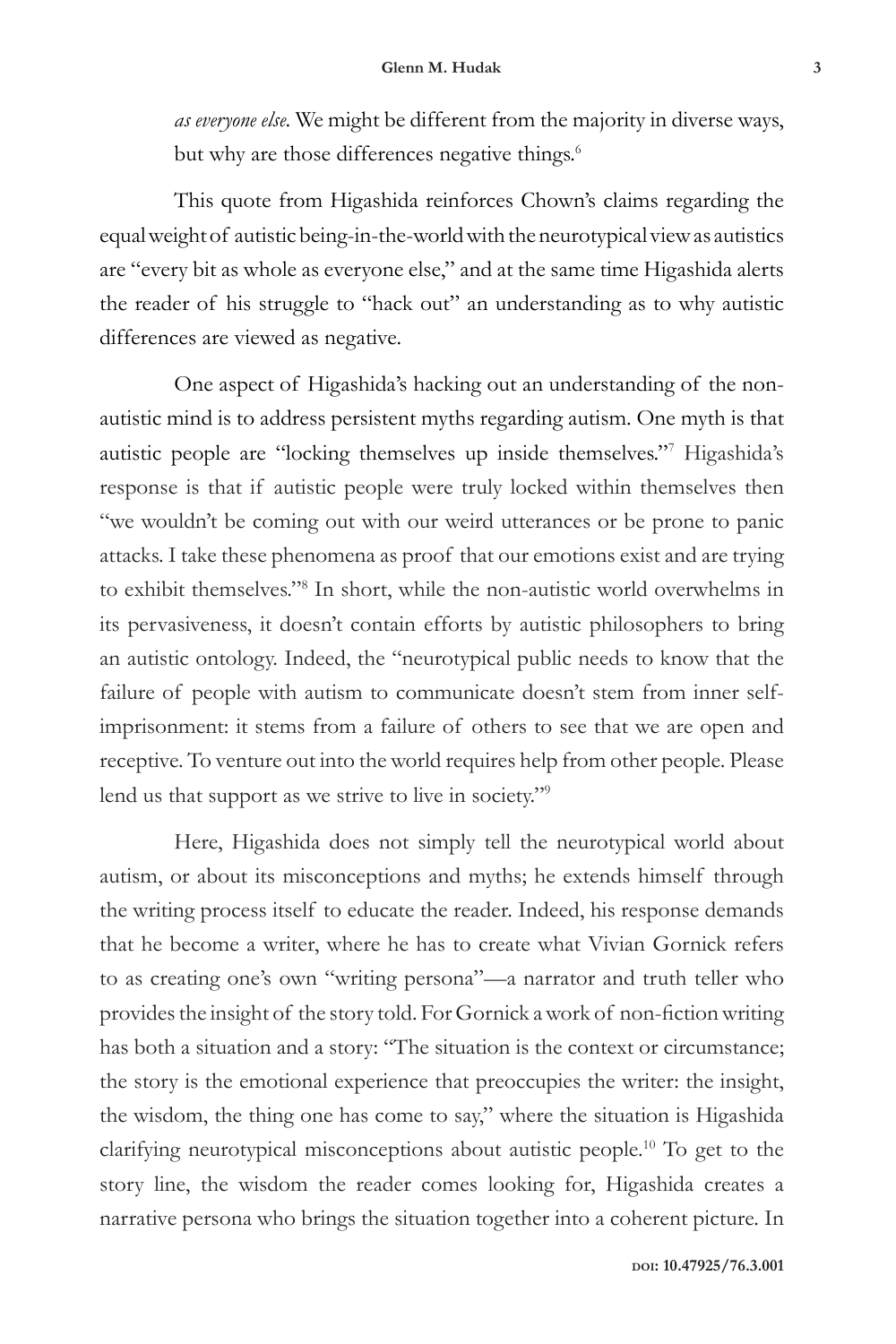constituting this persona Higashida's writing takes on the pedagogical act of instructing his audience as he asks, "Please lend us that support as we strive to live." Here Higashida doesn't simply want neurotypical sympathy; instead he aims to instruct on how neurotypicals can be helpful. In this way, we can see how he tacitly takes up the double empathy hypothesis by providing the non-autistic world with the beginnings of an autistic ontology *and* in this process becoming an ontological subject himself whose point of view educates his reader—hence he is someone worth listening to. As such, his response to neurotypical readers moves beyond presenting mere knowledge and information.

As a writer Higashida educates his reader by bridging the gap between autistic and non-autistic understanding by providing insights into autistic thinking. Higashida writes,

> Because we can't talk, it's kind of inevitable that we can't make our innermost feelings known easily, if at all. That might be the sad reality, but I don't think it calls for despair. Why? Because we 'nonverbals' have a friend who lives inside us. Inhabiting my mind is a person who is Me and who isn't Me. I talk to my other me as if he were an old friend, both when I'm happy and when I'm sad. That is why it's especially important never to hate ourselves. Once you start hating your self, this old companion draws away… [So]… Please go ahead and tell us nonverbals "I like you" or "I love you" whenever the fancy takes you. When someone tells you that it become a whole lot easier to like yourself.<sup>11</sup>

Here we find Higashida referring to his inner world of thinking, which sounds remarkably similar to Hannah Arendt's, "The Two-in-One." Here Higashida and Arendt observe the duality in thinking between me and yet not me in one's inner dialogue with oneself. Here, too, we note for both the only requirement for thinking in Arendt's terms: being a friend to one's self. And here we note how both talk to an old friend, who again in Arendtian terms would be one's conscience, for advice.

In both his writing on autistic ontology and his teaching of the non-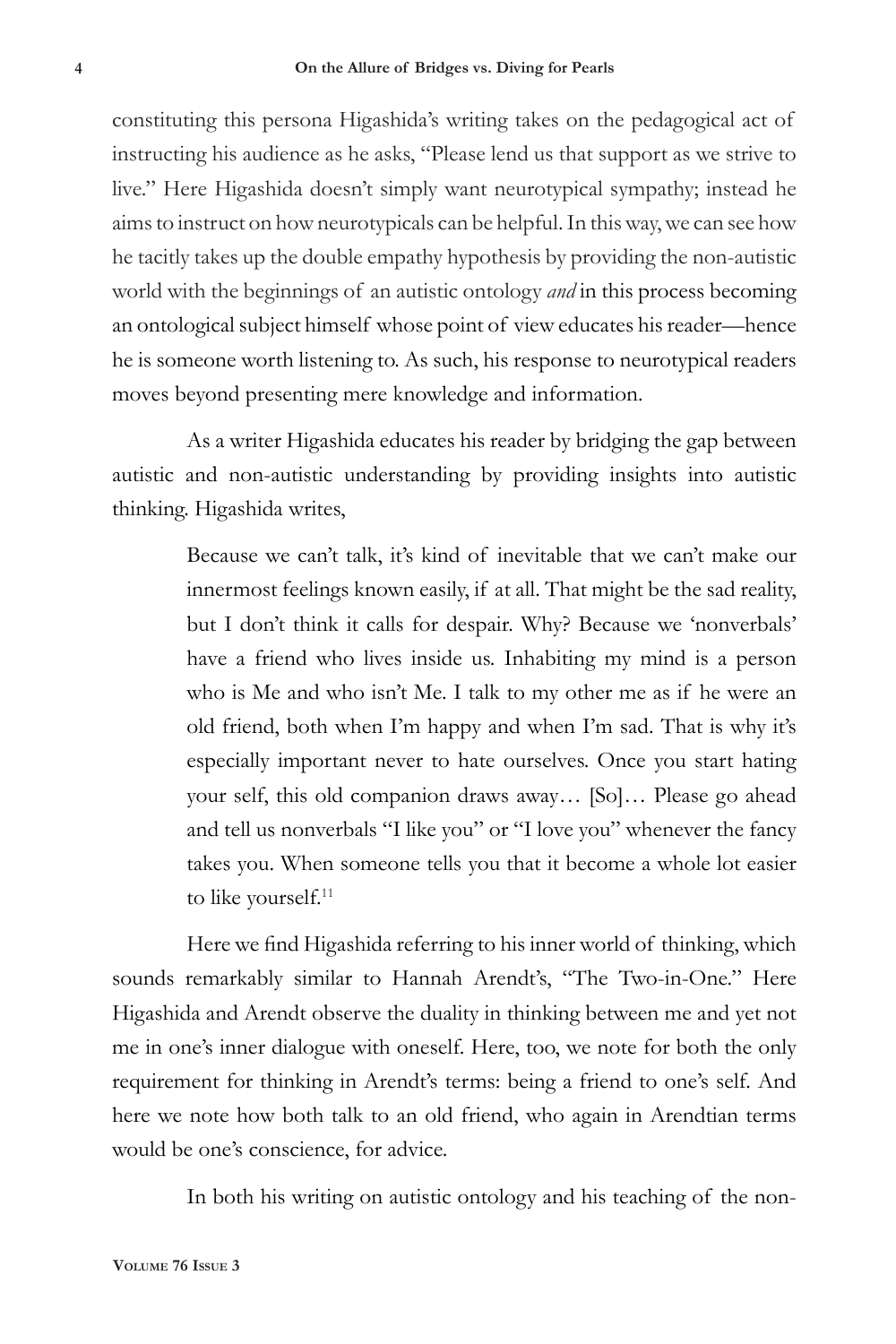autistic reader, Higashida relies on a word processor to communicate his thoughts. Indeed, Higashida's engagement with the internet seems to support a claim made by Ian Hacking: "Neurotypical and severely autistic people do not initially share a form of life because the bedrock is lacking, and so an artificial platform must be constructed… In retrospect, we shall certainly see today's internet as making possible a form of life in which autistic people can thrive. It is precisely the medium for human communication that does not depend on body language or eye contact…"12 Here as Hacking metaphorically suggests, the internet works as a bridge connecting the autistic and the non-autistic worldviews. I call this alluring metaphor "Hacking's Bridge," as the thrust of Hacking's thinking is that the internet affords nonverbals, like Higashida, an opportunity to "hack away" (no pun intended) at the wall of mutual non-understanding revealed by the double empathy hypothesis—that is, to hack away at the difficulty autistic and non-autistic people have understanding the other's worldview. Here the internet, in the sense of Hacking's bridge metaphor, is a revelation in that it allows mutual revealing, a disclosing of worldviews, and hence some "bedrock" to ground a conversation between writers expressing different worldviews.

Hacking's Bridge suggests the possibility of a moment of "ontological inclusion" whereby traditional ontology is open to exposure from an autistic worldview and vice versa. Is such a moment of inclusion a happening, an event of coming-together? If so, does this coming-together signal that the divide between autistic and non-autistic people with regard to the double empathy hypothesis is beginning to lessen? That is, as conversations between autistic and non-autistic people occur on Hacking's Bridge, will greater mutual understanding ensue?

It is certainly plausible that a moment of inclusion can occur, especially as Gert Biesta posits a sort of inclusion whereby inclusion embraces "what cannot be know to be excluded in terms of the existing order, [and hence] the inclusion of what I referred to as the 'incalculable.'"13 Here Biesta views the incalculable as a unique event outside the existing order such that it transforms the existing order in a fundamental way. That is, by bringing autistics and nonautistics into proximity the unexpected can happen: an unexpected encounter that fundamentally transforms their relationship to each other: indeed, a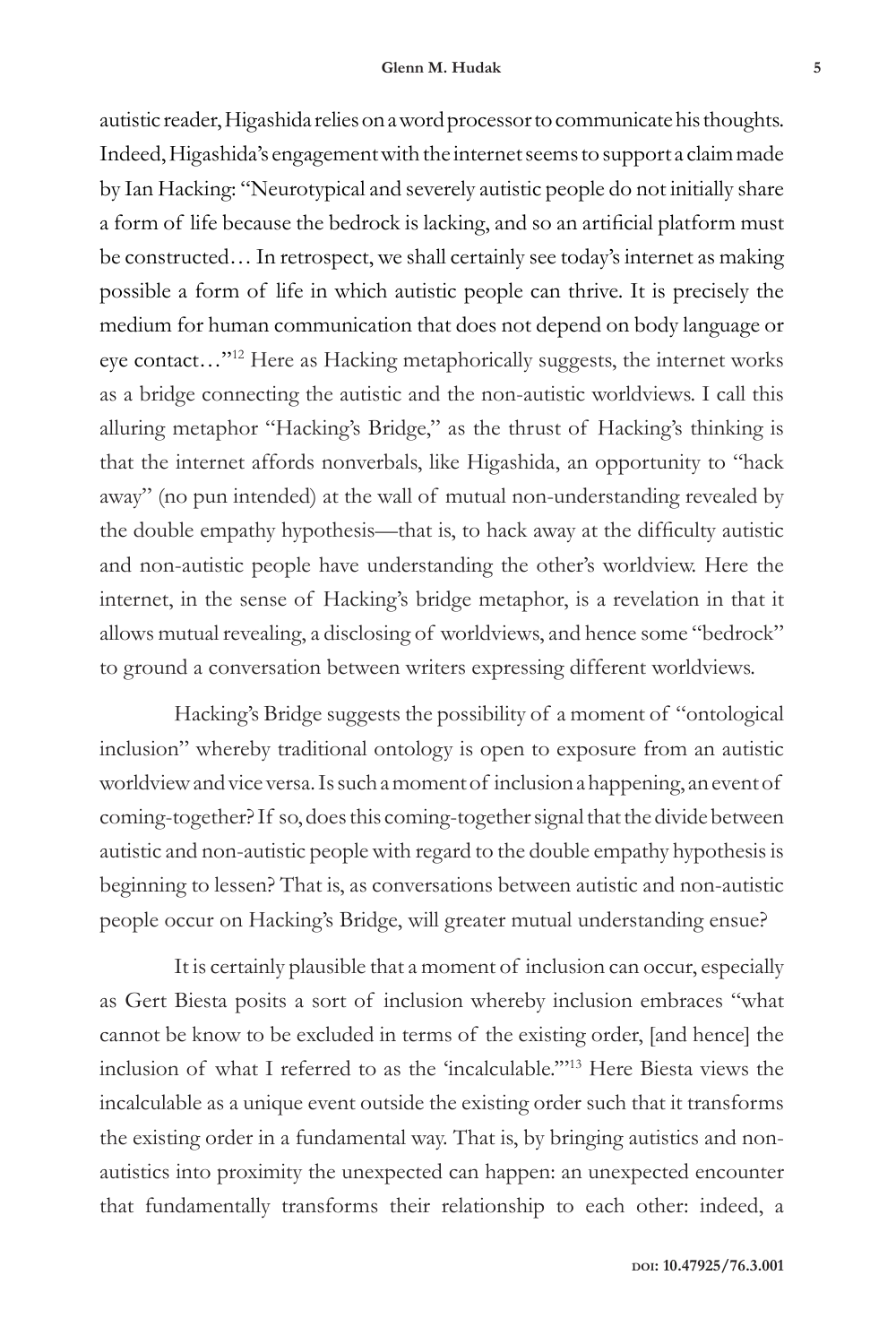transformation of such unexpected proportions that when viewed from the perspective of our current thinking about autism, this moment of inclusion appears as Biesta claims, to be incalculable. This unexpected transformation of autistics and non-autistics is certainly a very worthwhile hope. For as Higashida poignantly declares, "And when the light of hope shines on all the world, then our future will be connected with your future. That's what I want, above all else."14

Hopefulness aside, Higashida's declaration, "then our future will be connected with your future," is somewhat vague in that it does not clarify how such ontological inclusion is to happen. Hypothetically then, we might consider three options of ontological inclusion, where each option specifies movement and direction between worldviews. One option would be to consider how the autistic worldview moves in the direction of the dominant neurotypical-centered worldview. A second option to consider is where each worldview meets on Hacking's Bridge to converse. Regarding the third option, we might consider how the dominant neurotypical-centered worldview moves towards an autistic worldview.

Regarding the first option, where ontological inclusion occurs as the marginalized worldview moves towards the dominant worldview, this seems a quite realistic scenario. Indeed, in Rancière's *Disagreement*, for example, he illustrates how the Roman plebeians have to be first "seen" by the Roman senate to *be*—to be seen as a subject worthy of consideration for better or worse.15 Here the plebeian worldview is drawn into and ruptures the dominant world order. To a certain extent Higashida's writing efforts reflect this move, in that in order for him to be listened to by the dominant order, he has to be noticed as a subject worthy of consideration by the non-autistic worldview. Here the plebeians and Higashida rupture the dominant order, the order of the sensible, as they are included within the dominant order in moving from the margins to the center.

What of the second option: the two worldviews meeting on Hacking's Bridge? In the recent text by Joris Vlieghe and Piotr Zamojski, the authors affirm and clarify Arendt's claim that education is an realm autonomous from politics.16 Here and with regard to ontological inclusion, the meeting on Hacking's Bridge takes place within an educational space that is "bracketed off" from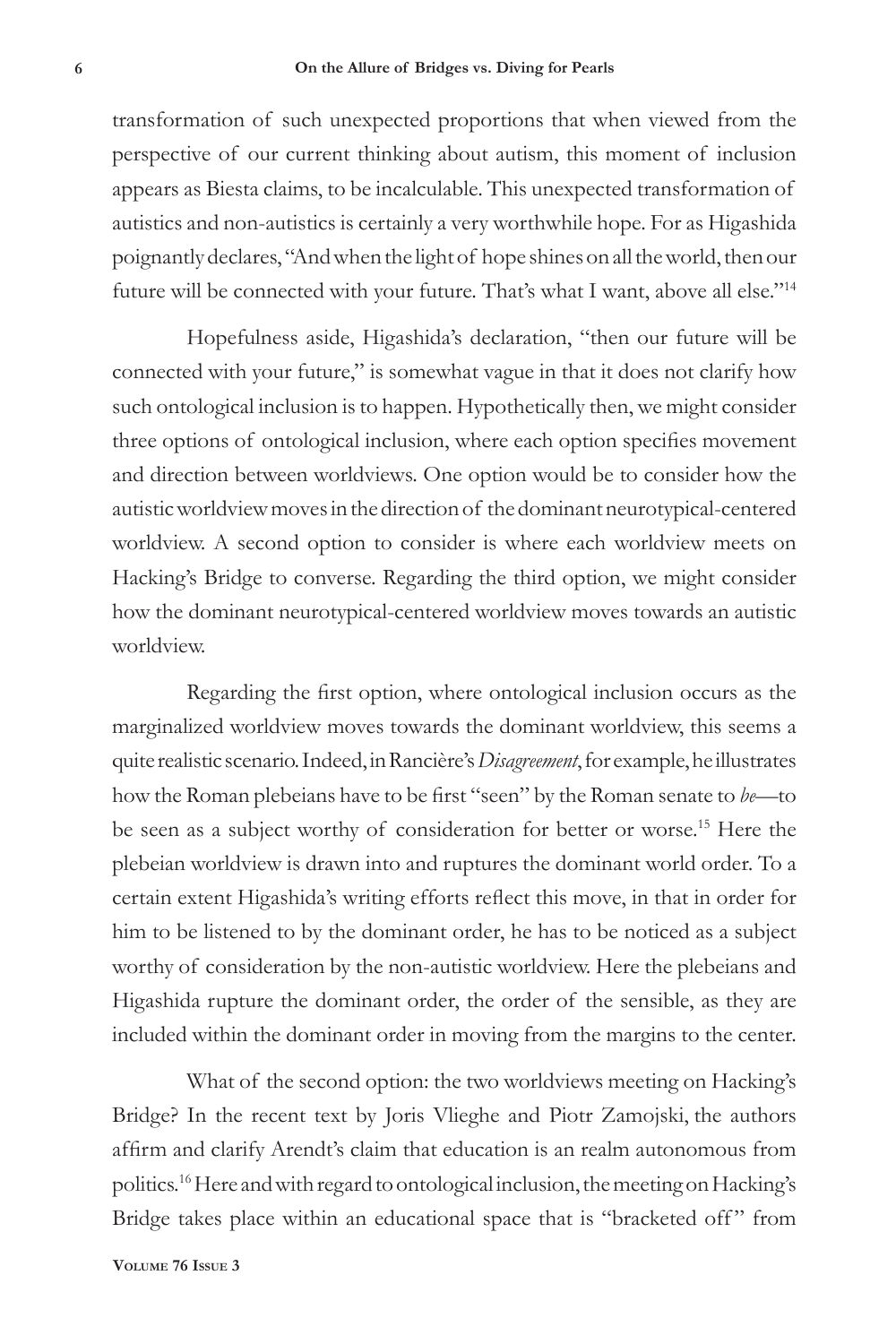the political. Hence the bridging, the meeting of worldviews, occurs within an autonomous space whereby the main thrust of this study comes into focus: a thing-centered pedagogy. For them the thing has special meaning, as the "thing" becomes both the focal point of the pedagogical engagement between the students and teacher, as well as the focusing of all relevant activities within the pedagogical engagement. As such, the thing is both the object of attention and the source of gathering one's attention around that object at hand—hence a thing-centered pedagogy.

As the thing "things," it acts to gather together people into *local worlds*, places where people have a common focal point that centers their interactions and their attention. An example is a laboratory table that gathers together people, equipment, and activities for science experiments such that it affords participants with a sense of centeredness expressing who they are within the context of their local world of the lab experiment: students and teacher engaged in study. For Vlieghe and Zamojski (and Heidegger) things, then, are not objects. An object is a fixed fact that doesn't instigate one's attention; a spoon is an object to be used, until it becomes a thing: "a source of questions that strike us as thought-provoking… a thing withdraws… affects us, and therefore, inevitably—we could add—makes us attentive… And hence: things withdraw… [in that] it is precisely the withdrawal of a thing that draws us towards it."<sup>17</sup> It is the thing in its withdrawal that provokes our thought; in other words, as thought is provoked it follows the thing's withdrawal as an act of study as it simultaneously gathers, brings-together, and appropriates the classroom into an educational world. As such,

> *A thing brings people together because it divides them*. This means that a thing makes people equal without overcoming or abolishing their diversity… Those gathered around a thing differ in the claims they make about the thing, in the way they investigate it, in the way they connect with it to previous understanding, etc. The gathered are plural, not one, and simultaneously, they are equal, i.e., the Same is relation to the thing of study.18

Key to Vlieghe and Zamojski's explication of the thing-centered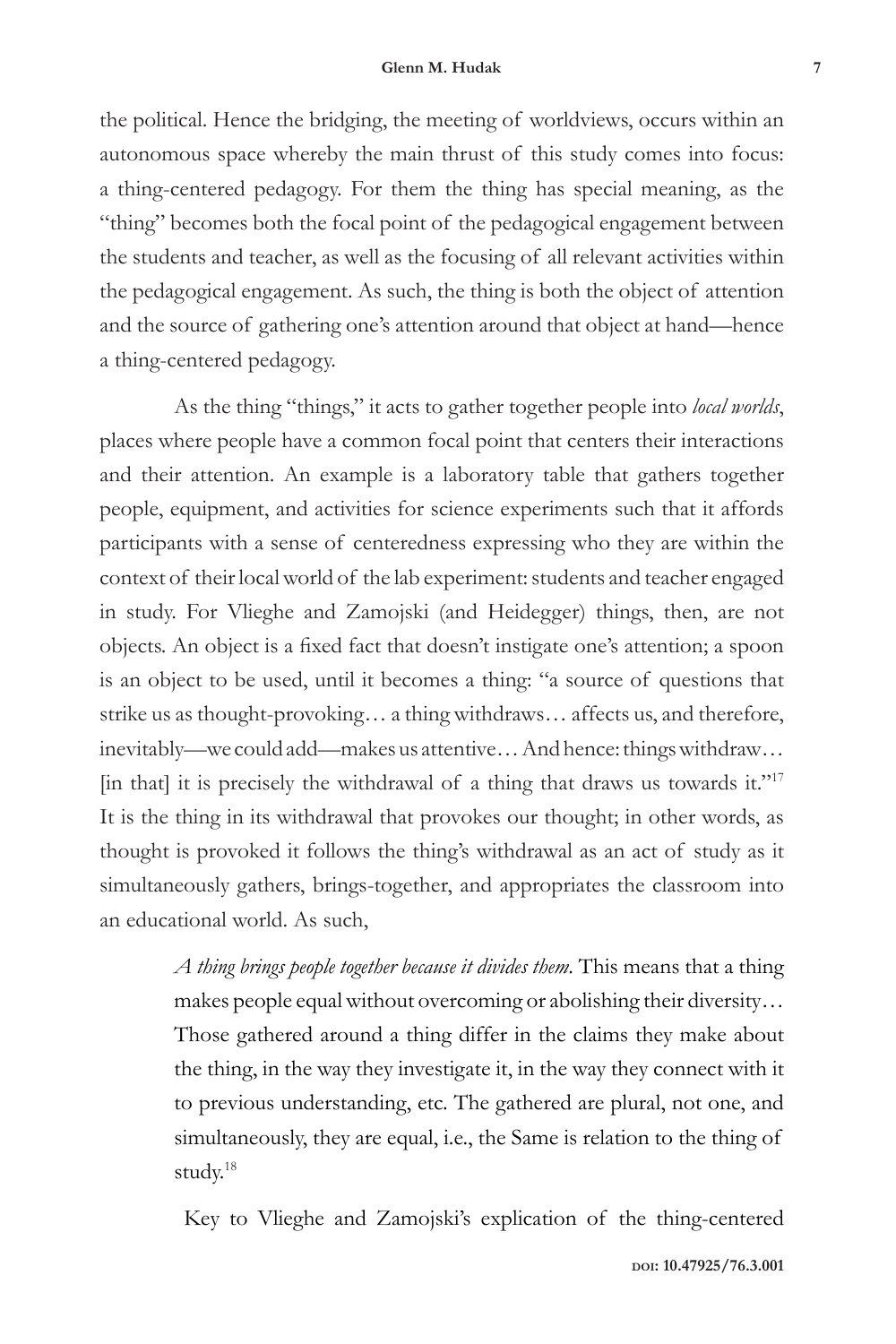pedagogy is the rather emphatic claim: "It must be emphasized here that we speak of the world, not of worlds… *from an educational point of view, there can only be one world.* The world is that what is given, that what is out there and in which we are all born."19 That is, ontologically speaking there may be descriptions of alternative worlds, but no matter, for one world is always *given*, and only one world. Hence, we may posit a "one-world hypothesis" at play here.

From an educational point of view then, a one-world hypothesis would assert that no matter how many local worldviews may exist in the classroom, when the student and teacher are engaged by the thing, both are drawn into an educational space that claims their immediate attention, forming one educational world. Hence, for a thing-centered pedagogy it is the thing in its "thinging" that claims the attention of teacher and students alike, hence bridging-together worldviews within one world for study. As such, given that there is one educational world which is given through the thinging of things as it gathers together distinct worldviews within the educational context, then it is also easy to see how the thing-centered pedagogy satisfies option number two: two worldviews meeting. But what of Hacking's Bridge? Given the thing-centered orientation discussed, there is no conceptual reason to deny the internet the status of a "thing" in the classroom. Indeed, utilizing Hacking's Bridge affords the teacher a hybrid educational space for gathering where the autistic and the non-autistic students can meet, mingle, and gather together, albeit "without overcoming or abolishing their diversity."20

In sum, the one-world hypothesis seems obvious from an educational perspective—as in, there is only one world—*however, what's occluded by this claim is that the one-world hypothesis asserts authority over all ontological accounts of education*. What's occluded here is that not everything that is educational is accountable under the term "educational": for example, the non-educational, as an educational concern! To address this issue, we now turn to the third option for ontological inclusion.

Indeed, option number three is sensitive, as ontological inclusion indicates "movement" from the dominant neurotypical-centered to the autistic worldview. It is sensitive because the movement from dominant to autistic worldview can be an act of inclusive colonization or what Biesta refers to as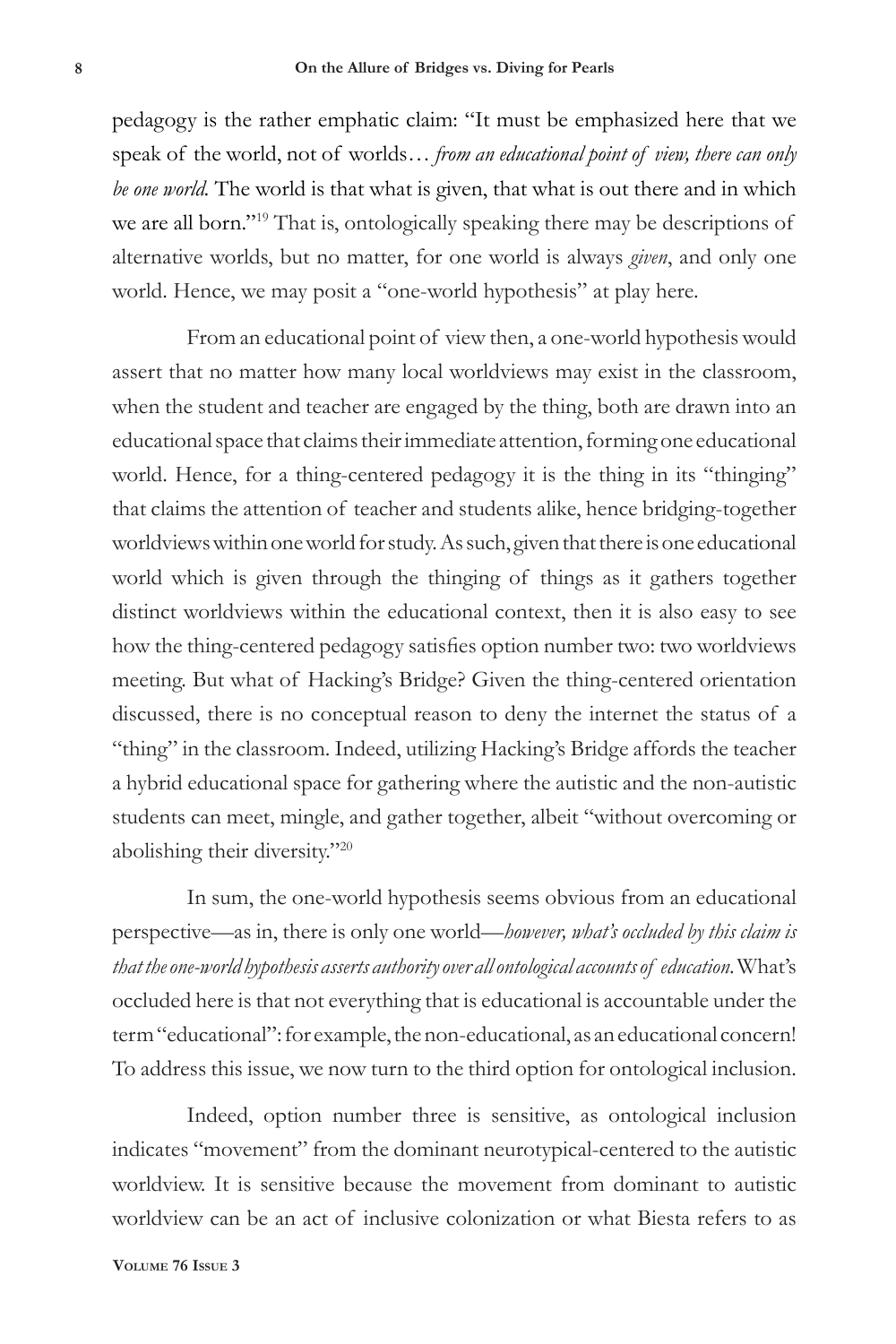"imperialistic expansion."<sup>21</sup> Leaving aside this caution, option three also opens up unexpected insights precisely into the non-educational by abandoning, *temporarily*, the allure of Hacking's Bridge for diving for pearls. How so? Let's return to Higashida's writing on autistic ontology, where he declares, "I think people with autism are born outside the regime of civilization… we are more like travelers from a distant, distant past. And if, by our being here, we could help the people of the world remember what truly matters for the Earth, that would give us a quiet pleasure."22 I do not interpret Higashida here to be making a sort of nostalgic request for the "good old days." Rather, for me, he is suggesting something quite profound, in that not only have we, neurotypical, forgotten something important for humanity's survival, but further, autism may hold the key to disclosing what "truly matters" for Earth.

Here we may say that autism has in its possession something of great importance for the earth. Here one might read this as an invitation into the house of autism, so to speak. The real concern here is how to proceed in this house when, as Chown has stated earlier, *"There are no public criteria of an autistic ontological state to assist the non-autistic to understand the autistic.*"23 For me, when I free associate an autistic traveler from a distant, distant past, I'm reminded of Arendt's characterization of Walter Benjamin's thinking as "pearl diving." Perhaps Higashida's notion of bringing back something from a distant past is akin to an autistic pearl diver. If so, his neurotypical counterpart is Fernand Deligny (1913-1996). If Higashida dives into neurotypical waters to retrieve something that "truly matters" to earth, then Deligny attempts to dive into autistic waters to bring up an autistic pearl. Here both seem to prefer diving to bridges!

During the late 1960s Deligny established an experimental center in mountainous rural France, "a raft in the mountains," to work with autistic children who had no place to live, either being abandoned by their parents or unable to be wards of the state.<sup>24</sup> "All of the children are profoundly autistic, mute," as the children could not (or as Deligny suggests did not want to) speak.<sup>25</sup> The adults who "permanently watch over the children day and night" are called 'the close presences.' One day in 1969 a 'close presence' expressed his fear of seeing children bite themselves and bang their foreheads against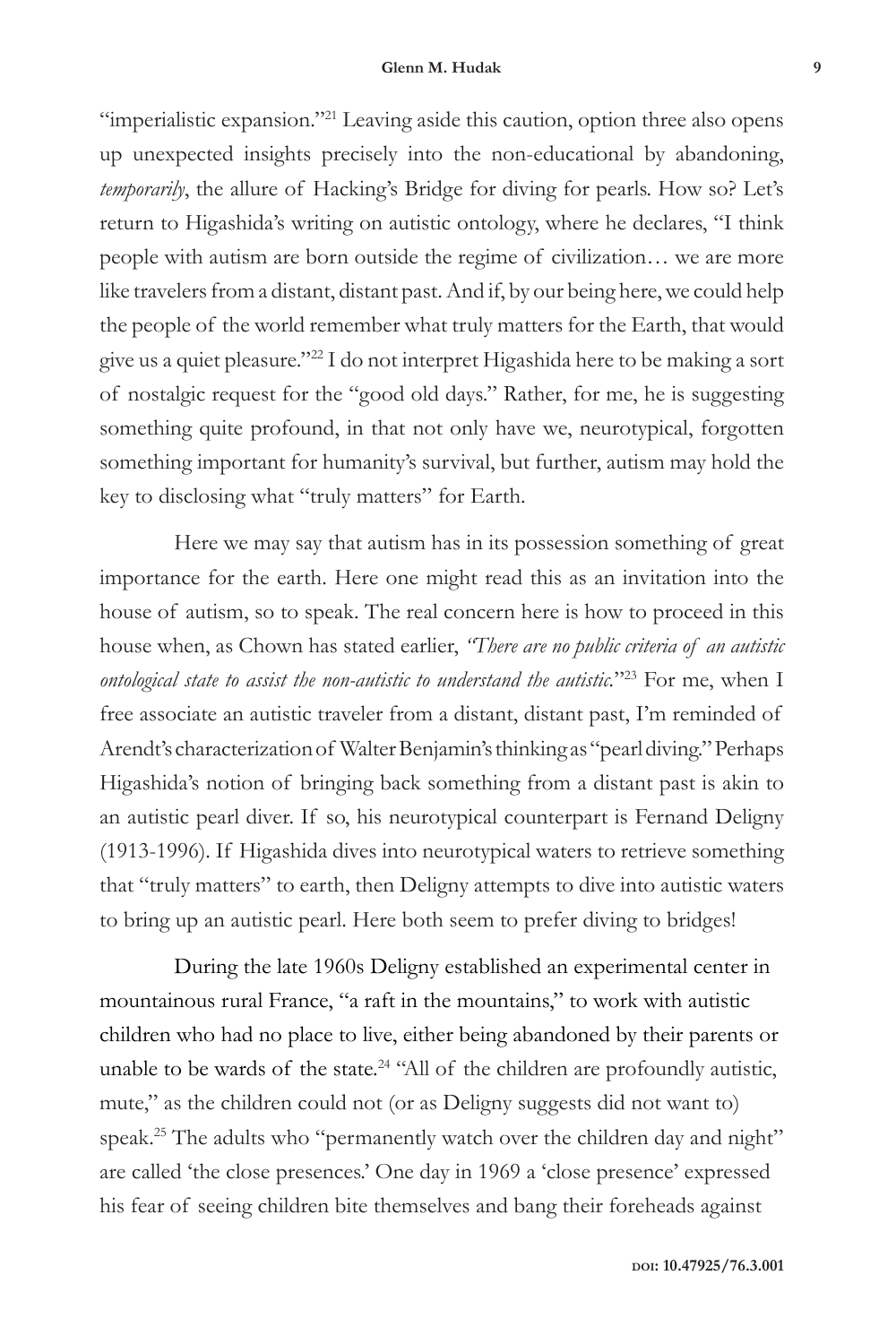stones."<sup>26</sup> As opposed to speculating over the actions of the children, Deligny suggested to this close presence that he instead draw a map of the child's route through the center's living area, thereby tracing the child's daily journey through the camp.

These maps and their tracings in turn came to serve as logs, a form of nonverbal narration of daily life in the camp. Deligny observed, "As I kept filing [the tracings] away on top of each other, one day to my bewilderment, I realized that the *wander lines* never went out of a sort of circle."<sup>27</sup> While these wander lines, as Deligny calls the child's journeys, through the living area appeared random, there was nonetheless a pattern. However, since Deligny didn't "know what the children want, and since asking them for a response in the realm of wanting manifestly constitutes a form of violence towards them, [perhaps then] let's look instead at what they do. Let's look at them indirectly, by way of their journeys, instead of imposing on them an intersubjective face-to-face encounter."28 Deligny's intent, then, is to avoid discernments about the children, such as what the patterns mean. In doing so he is engaging in the radical un-doing of power imposed by institutions, such as the power to diagnosis autistic children.

What Deligny found out was that the maps and tracings create a:

sort of choreographic investigation or provocation, [where] paths and journeys, roamings and routes interweave until shared dances, trivial and sublime, unpredictably appear around the most *basic and essential gestures of life.* Little by little, the autistic children join the common activities… The fact that they are shared, carried out in common, *does not mean that they are identical.* Washing, preparing, planning, cutting, cooking, distributing, collecting… Deligny goes so far as to refuse to name what is happening then… in a decision to leave the door that was just passed through wide open, *not reducing it to progress, healing, or an "exit from autism"… [this] enables him to leave the matter unresolved.29*

Within this unresolved situation it is not hard to imagine Deligny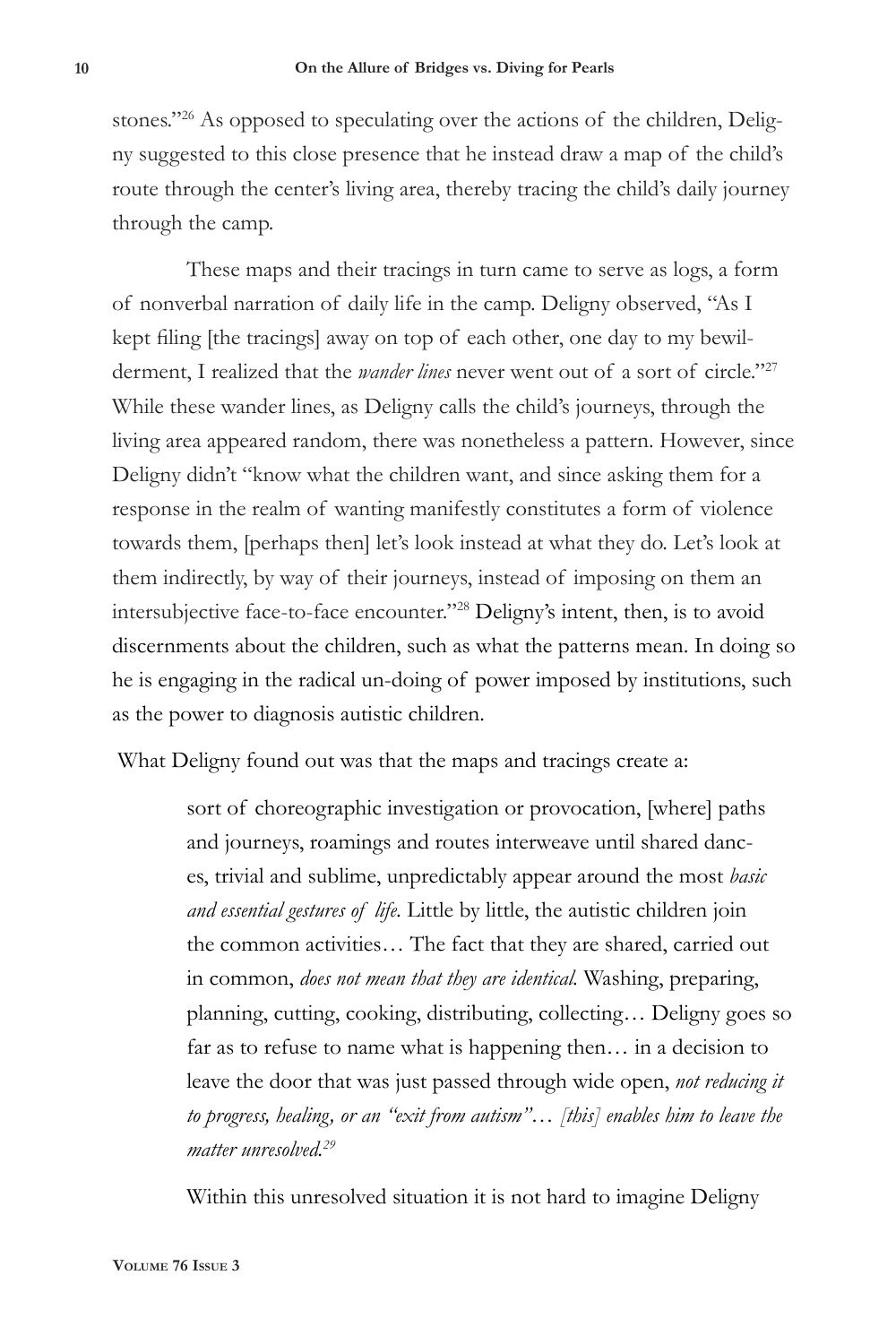trying to catch what continuously withdraws from his grasp while at the same time trying to refrain from theorizing a very thought-provoking situation to avoid further violence on the children. Here we come face to face with an unstated tension within the thing-centered pedagogy and the allure of Hacking's (internet) Bridge: a tension located within the mundane acts of living concretely within an educational space.

We might call this network that forms itself without wanting to be formed the mundane. Indeed, Deligny leaves this network to form itself such that the mundane can occur, and where the adults perform a dance, without intending to dance with the children. As such within this mundane Deligny hopes the children find "serenity, a kind of happiness, autonomy, a cruising speed through sentient life that would be difficult to find in the institutions that seek to be, with the best of intentions in the 'world' (our own), pedagogical, educational, and therapeutic."30 Deligny's efforts are not focused on theorizing the autistic child, nor about the child becoming a subject; rather he seeks-without-seeking a sort of de-subjectification whereby the child is free to extend their body in the mundane of the living area. As such, "The political is no longer an intersubjectivity issue of the relationship with the other, *but rather a co-presence issue whose articulation is infinite, never-ending task… the invention of a novel non-educational, non-therapeutic, spatial, and behavioral apparatus*…"31 The issue for Deligny is not one of the educational: the continuous relationship with the thing (and the internet) as center, drawing upon the student and teacher's attention as an educational moment. Rather, Deligny's intent revolves around the non-educational; it is to liberate the autistic child's attention from *the* thing to things in her everyday world, the mundane that falls below the educational radar. As such, we find non-intentional dances vital to the formation of the network as they appear to have no purpose—in short, the non-educational moment.

What about Deligny? Deligny is aware that he speaks a language that is perhaps not that of the children, hence his struggle is to see the child in such a fashion that allows the child "to exist in their own singular way without their existence reduced to a psychological or educational insight."32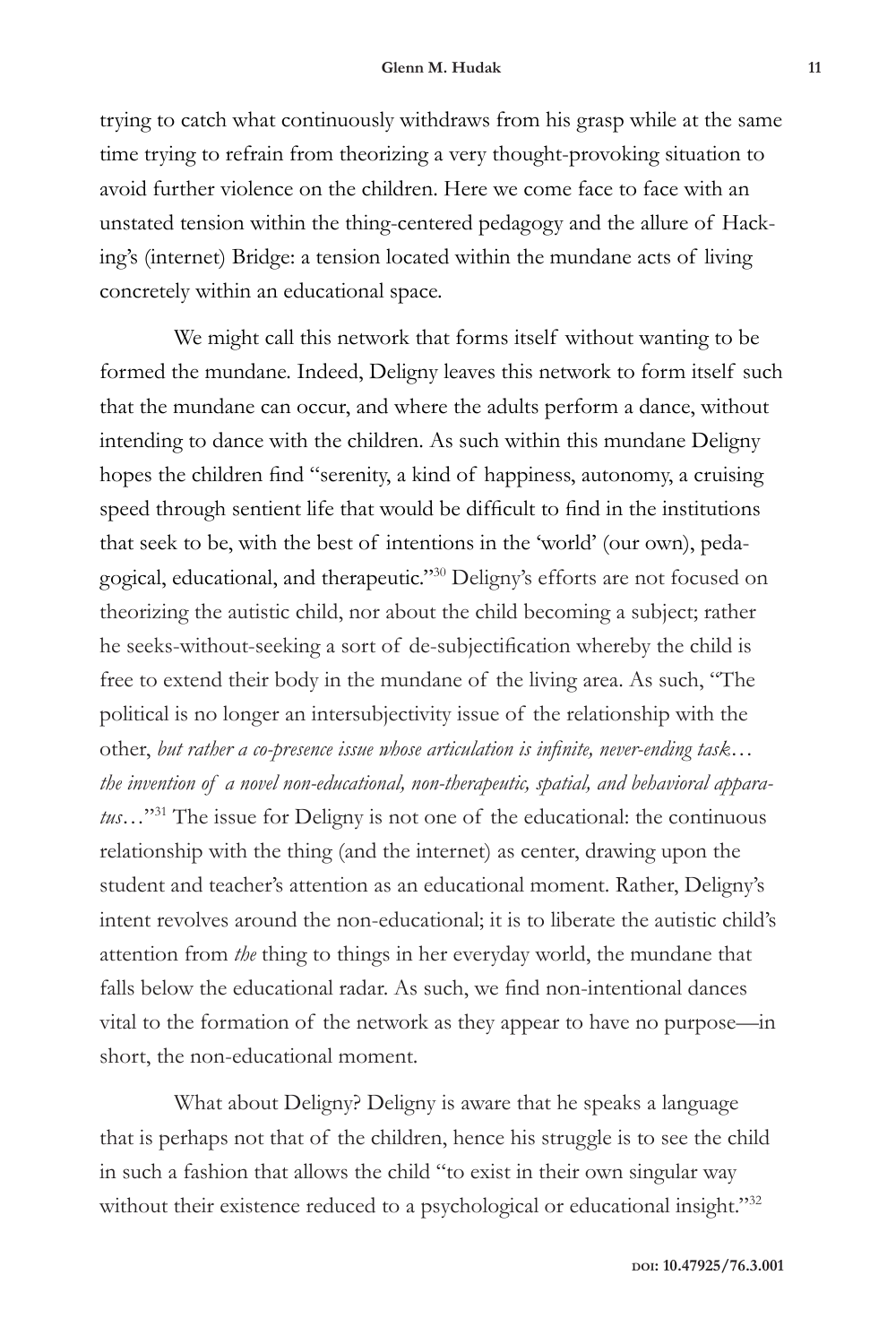In short, within Deligny's asylum there is no subject matter for study in the sense of a thing-centered pedagogy. What does Deligny retrieve from the depths of autistic waters? *Autos*!

*Autos* is the Classical Greek root for the modern word autism.<sup>33</sup> Interestingly, *autos* is a mode of self-affirmation as it means of one's true self, of oneself, of one's own accord, to be with oneself among friends.<sup>34</sup> More specifically, we can derive from *autos* two existential traits. First, *autos* entails being with oneself in the presence of others without defensiveness such that one can relax in the world, "to be among friends." Such a moment might be a child playing on the beach while her parents are reading or sleeping on lounge chairs. Here the child is lost in her *own world* of imaginative play; she is alone (in a very positive sense) while in the presence of another. The corollary trait derived from the first, is that *autos* affords one the freedom to *withdraw* from the everyday activities, without fear of being stigmatized, being perceived as a "loner," or pathologically self-absorbed by others as Higashida noted earlier.

 In the end, Higashida and Deligny are world-disclosers. And what they are disclosing is a gesture from autism's very, very distant past*: autos*. This gesture is found as one abandons the bridge for the solitude of diving. What then does this gesture signify? Peace! That is, *autos* is the ontological condition for humans to live in peace. While the elimination of poverty and war is necessary for a peaceful world, it is not sufficient without the possibility of *autos*—the ontological possibility to co-exist in the same space, to breathe a common air, so to speak, while attending to the mundane.

1 Nicholas Chown, "More on the Ontological Status of Autism and Double Empathy," *Disability and Society* 29, no. 10 (2014): 1673.

2 Chown, 1673.

3 Chown, 1675. 4 Chown, 1675, emphasis added.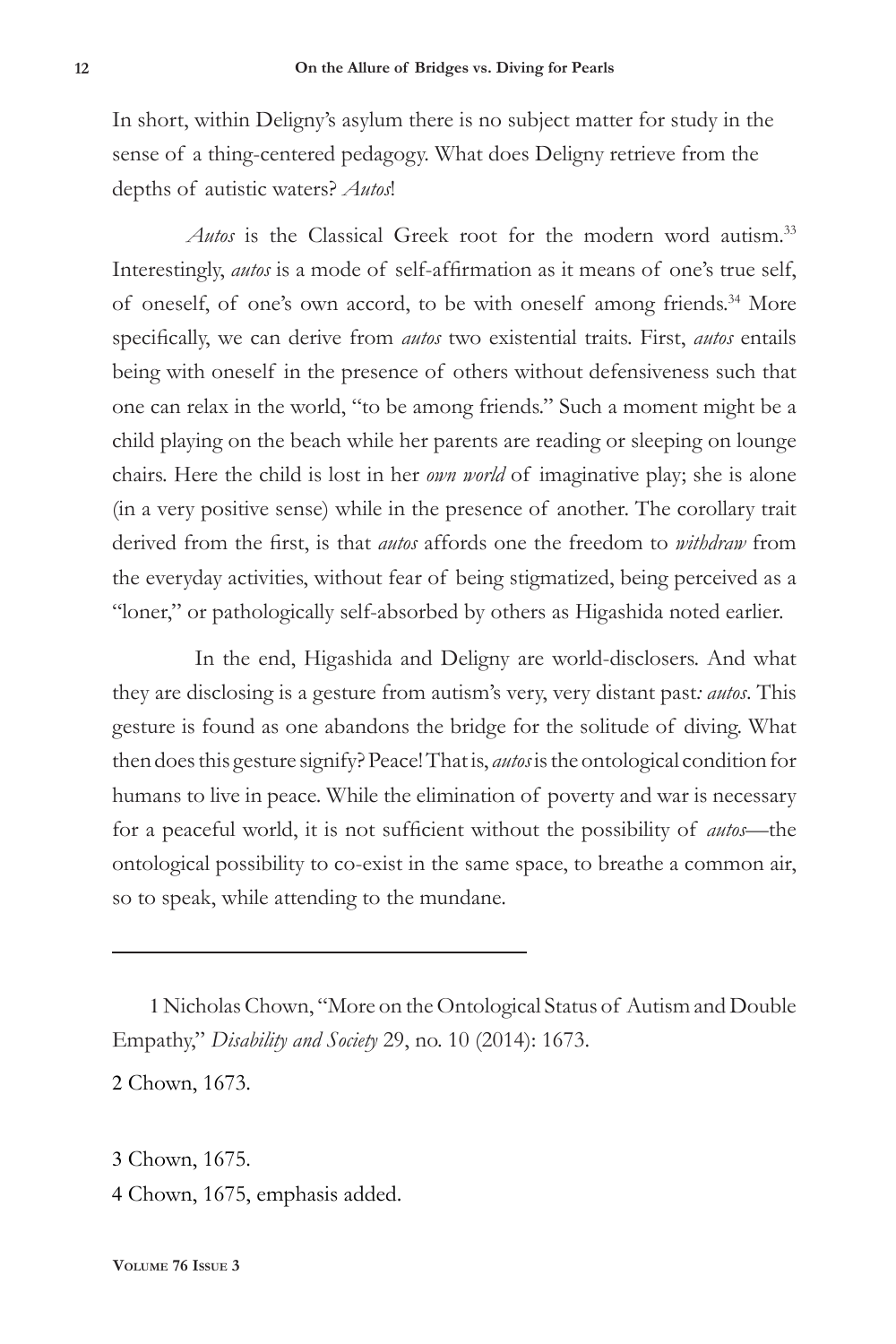Chown, 1675.

 Naoki Higashida, *The Reason I Jump* (New York: Random House, 2016), 165, emphasis added.

Higashida, 165.

Higashida, 165.

Higashida, 165.

 Vivian Gornick, *The Situation and the Story* (New York: Farrar, Straus and Giroux, 2001), 13.

Higashida, *The Reason I Jump,* 169-170.

Ian Hacking, "Humans, Aliens & Autism," *Daedalus* 138*,* no. 3 (2009): 56.

Gert Biesta, *Good Education* (Boulder: Paradigm Press, 2010), 125.

Higashida, *The Reason I Jump*, 170.

 Jacques Ranciere, *Disagreement* (Minneapolis: University of Minnesota Press, 1999), 23.

 Joris Vlieghe and Piotr Zamojski, *Towards an Ontology of Teaching: Thingcentered Pedagogy, Affirmation and the Love for the World* (Cham, Switzerland: Springer, 2019), 172.

Vlieghe and Zamojski, 60-61.

Vlieghe and Zamojski, 63.

Vlieghe and Zamojski, 28.

Vlieghe and Zamojski, 63.

Biesta, *Good Education,* 124.

Higashida, *The Reason I Jump*, 111.

Chown, "More on the Ontological Status," 1675, emphasis added.

Sandra Alverez de Toledo, *Maps and Wander Lines, Fernand Deligny 1969-*

(Paris: L'Arachneen, 2013), 6.

Alverez de Toledo, 6.

 Alverez de Toledo, 5. Alverez de Toledo, 7.